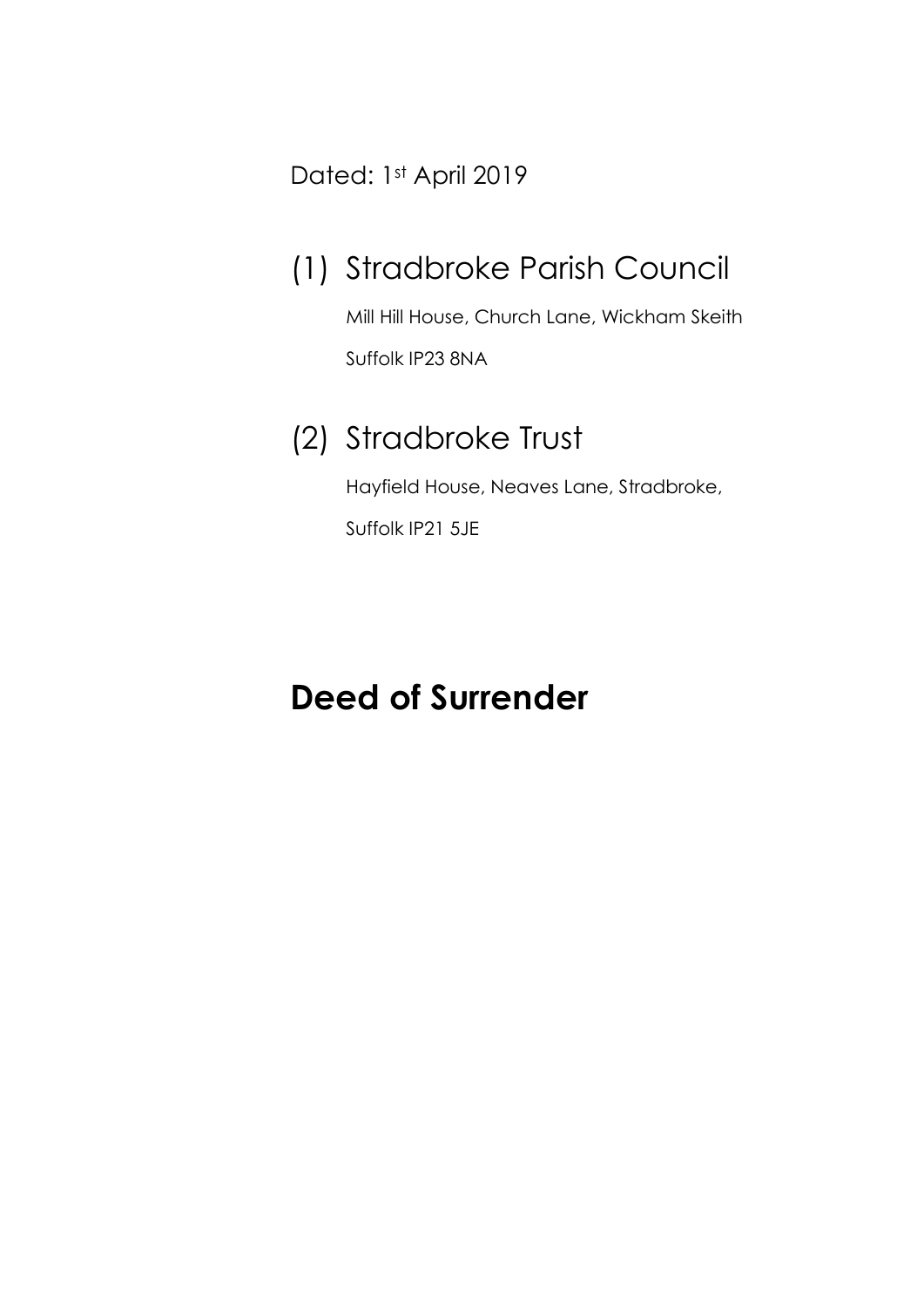#### **This deed** is dated 1st April 2019

#### **Parties**

- (1) Stradbroke Parish Council Mill Hill House, Church Lane, Wickham Skeith, Suffolk. IP23 8NA ("Landlord").
- (2) The Stradbroke Trust Charity Number 1165750 Hayfield House, Neaves Lane, Stradbroke. Suffolk IP21 5JE ("Tenant").

#### **Background**

- (A) This deed is supplemental to the Lease and the parties have agreed to enter into it.
- (B) The Landlord is now entitled to the immediate reversion to the Lease.
- (C) Authorised on behalf of Parish Council to sign James Hargrave and Chris Edwards
- (D) Authorised on behalf of Stradbroke Trust to sign Peter Smith and Roger Turkington

#### **Agreed terms**

#### 1. **Interpretation**

The following definitions and rules of interpretation apply in this deed.

1.1 Definitions:

Lease a lease of 50 years dated 8<sup>th</sup> November 1996 and made between the Landlord and Stradbroke Health Trust, (assigned to the Tenant on 30<sup>th</sup> January 2019), and all documents supplemental or collateral thereto;

- **Property Land at Wilby Road, Stradbroke Suffolk as more** particularly described in and demised by the Lease;
- 1.2 Clause headings shall not affect the interpretation of this deed.
- 1.3 A **person** includes a natural person, corporate or unincorporated body (whether or not having separate legal personality)
- 1.4 Unless the context otherwise requires, words in the singular shall include the plural and in the plural shall include the singular.
- 1.5 Unless the context otherwise requires, a reference to one gender shall include a reference to the other genders.
- 1.6 A reference to any party shall include that party's personal representatives, successors and permitted assigns.
- 1.7 A reference to a statute or statutory provision is a reference to it as amended, extended or re-enacted from time to time.
- 1.8 A reference to a statute or statutory provision shall include all subordinate legislation made from time to time under that statute or statutory provision.
- 1.9 A reference to a document is a reference to that document as varied or assigned (in each case, other than in breach of the provisions of this deed) at any time.
- 1.10 References to clauses are to the clauses of this deed.
- 1.11 References to the Landlord include a reference to the person entitled for the time being to the immediate reversion to the Lease.
- 1.12 The expressions landlord covenant and tenant covenant each have the meanings given to them by the Landlord and Tenant (Covenants) Act 1995.